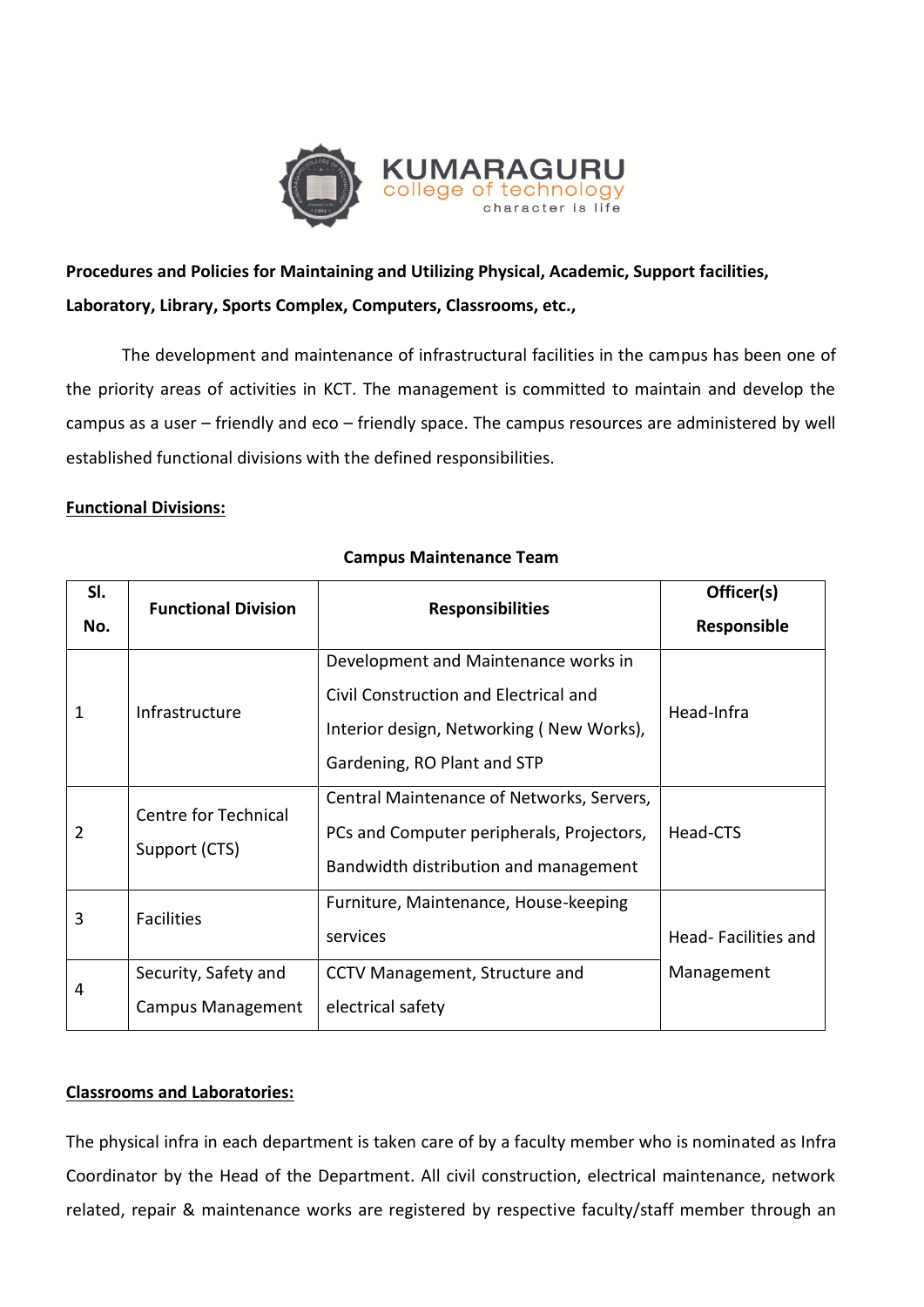online portal **(www.smartapps.kct.ac.in)**. This portal provides a ticket number for the works registered and allocates the work to the department / administrative unit concerned, which in turn, inspect the site, assess the work to be done and execute the work. The closure of the work is communicated to the faculty/staff member who registered the work in the portal.

Further the laboratories are renovated as per needs through institutional funds as per needs of curriculum. The classrooms are provided with the ceiling – mounted projector which are maintained by the Centre for Technical Support (CTS). The academic departments, through their nnual budget, services the equipments regularly by raising indents for repair and maintenance.

#### **Computer Labs:**

Each lab has got a qualified and trained technical support staff. Any minor repair work in the computer is attended by the support staff and major works are registered in the online portal and the same are attended by the CTS staff and repair works are completed by the team. The Central servers, Operating and Application Software Management, Anti-virus and fire-wall services are maintained by the Centre for Technical Support (CTS)

#### **Electrical Installations and Utilities:**

Exclusive power house facilities are available in two locations in the campus to manage the power supply for the campus. Adequate generator facilities are available besides UPS support to all laboratories and academic departments. Periodical electrical checks are carried out by government agencies and certificates are renewed every year including the lifts available in the campus.

### **Library:**

Books are well maintained in racks as per the standard protocols governing the library management system. Books, which are in damaged condition, are immediately repaired and bound to ensure their good condition for the users. The computers, projectors, copiers in library are maintained by CTS as per the inline portal entries.

#### **Sports facilities:**

Two exclusive maintenance staff and two markers are taking care of the maintenance of the grounds in the campus. They maintain grounds free of grass, periodical levelling and marking of the borders and internal markings for each sports facility as per specifications. Further, sports articles and gadgets are procured periodically replacing the old ones.